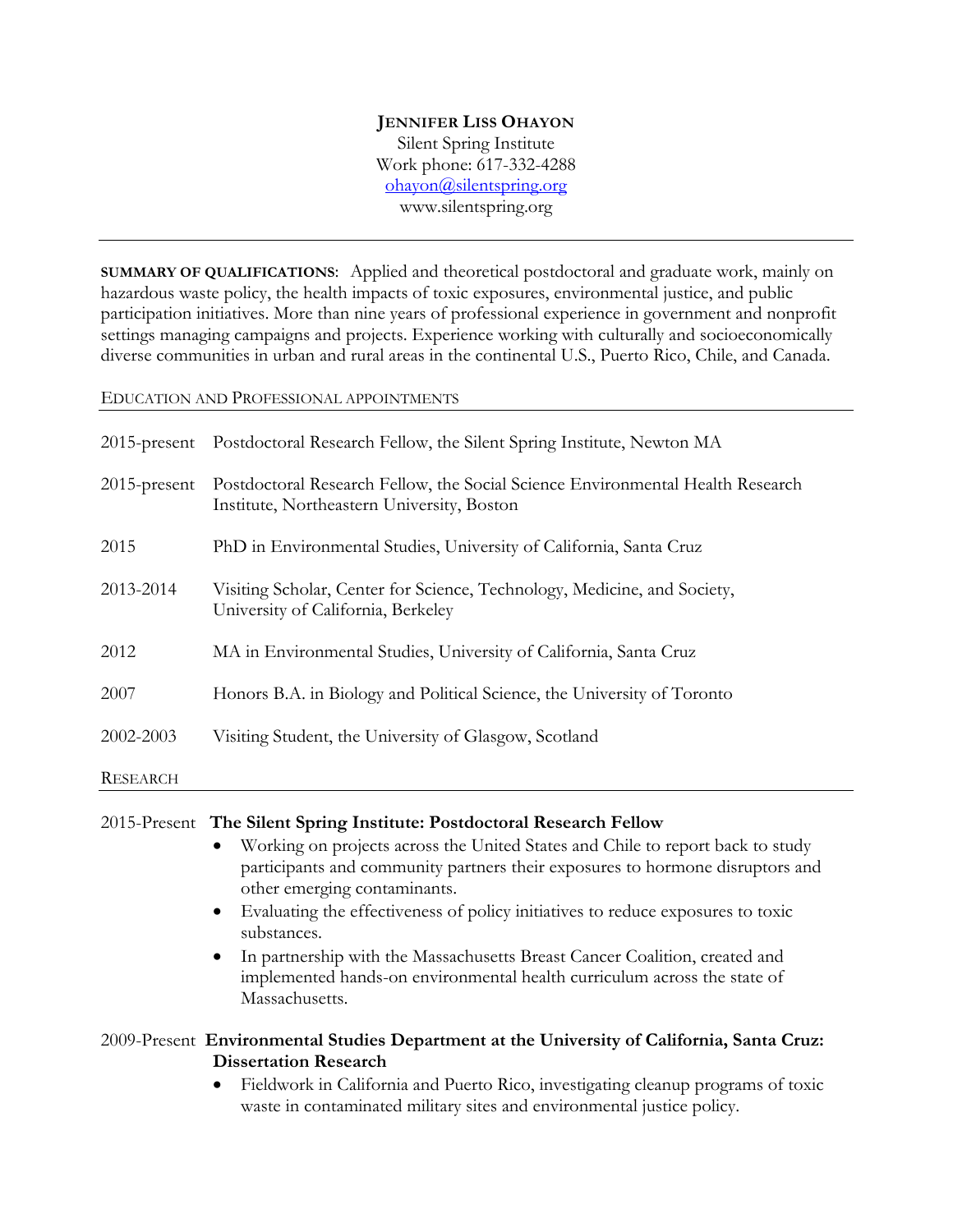Methods include interviews, participant observation, archival work, and analysis of large-scale quantitative datasets.

# Summer 2009 **Environmental Studies Department at the University of California, Santa Cruz: Pilot Research**

 Theoretical work and fieldwork in California green spaces to examine their potential for biodiversity conservation.

## Summer 2006 **Great Lakes Genetic Laboratory, Lake Erie Center at the University of Toledo, Ohio: Researcher**

 Amplified and sequenced the mitochondrial DNA cytochrome *b* gene of the racer goby fish, *Neogobius gymnotrachelus*, to analyze the population genetics and biogeographic relationships of the species in Eurasia.

# 2005- 2006 **The Mart Gross Lab in Conservation Biology at the University of Toronto: Research Assistant**

 Responsible for various aspects of the laboratory's work in the scientific evaluation of a British Columbia-based Living Gene Bank Program which aims to restore endangered steelhead trout populations.

## SELECTED PROFESSIONAL EXPERIENCE

# 2010-2011 **NSF GK-12 Teaching Fellow, Santa Cruz-Watsonville Inquiry-Based Learning in Environmental Sciences**

 Developed and implemented hands-on environmental programming to empower high school students in a rural, low-income town to address environmental improvements in their own communities.

## 2003-2008 **Outreach and Communications**, **The Association of Part-Time Undergraduate Students at the University of Toronto (APUS)**

- Planned and implemented events and issues-based campaigns for the largest parttime student organization in Canada, including on issues such as affordable education, campus childcare and on-site accessibility.
- Helped edit and produce organization's newspaper.

# June-Sept **Toronto Community Housing Corporation: Program Leader**

- Free education and recreation programs for children living in low-income housing. 2000, 2001,
	- Directed outreach work with the community, recruited youth, supervised staff, fundraised, and designed and carried out programming for children aged 6-12.

## TEACHING EXPERIENCE

2002 

Teaching activities have included lecturing, leading discussion sections and labs, developing curriculum, and grading. I have been a Teaching Assistant and Graduate Fellow in the following classes and programs: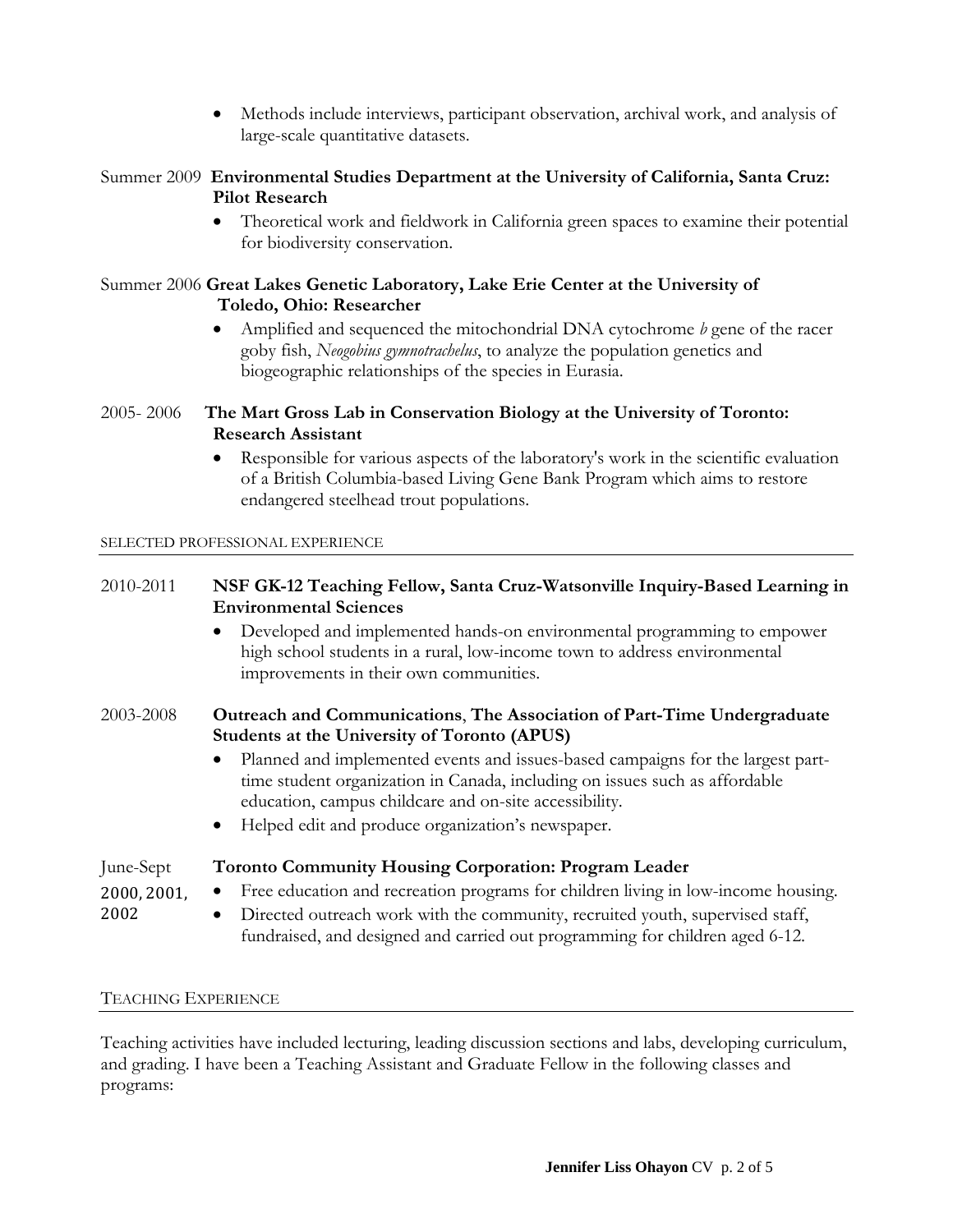| 2014       | Environmental Risks and Policy (University of California, Santa Cruz)        |
|------------|------------------------------------------------------------------------------|
| 2012, 2009 | Political Economy and the Environment (University of California, Santa Cruz) |
| 2010-2011  | Graduate Fellow in NSF GK-12 Education Grant (Watsonville High School)       |
| 2010       | Environmental Assessment (University of California, Santa Cruz)              |
| 2009       | Ecology and Society/Writing Lab (University of California, Santa Cruz)       |
| 2009       | Disease Ecology (University of California, Santa Cruz)                       |

GRANTS AND AWARDS RECEIVED

| 2017-2018      | Massachusetts Toxics Use Reduction Institute, "Combatting Everyday Chemical          |
|----------------|--------------------------------------------------------------------------------------|
|                | Exposures" (\$17,000, PI)                                                            |
| 2017-2020      | California Breast Cancer Research Program "The Impact of Proposition 65 on           |
|                | Chemical Exposures Relevant to Breast Cancer" (\$818,795, Co-I)                      |
| 2011-2014      | Environmental Protection Agency STAR (Science to Achieve Results) Fellowship         |
|                | $(\$126,000, PI)$                                                                    |
| 2009, '10, '12 | UCSC Environmental Studies Departmental Research Grant                               |
| 2010-2011      | National Science Foundation Graduate Fellow in K-12 Education                        |
|                | Santa Cruz-Watsonville Inquiry-Based Learning in Environmental Sciences (\$30,000)   |
| 2010-2011      | National Science Foundation Graduate Fellow in the Ethics and Justice in Science and |
|                | Engineering Training Program, University of California, Santa Cruz.                  |
| 2008-10        | Regents' Fellowship, University of California, Santa Cruz                            |
| 2009           | National Science Foundation Pre-Doctoral Grant Honorable Mention                     |
| 2006           | National Science Foundation REU Grant                                                |
| 2002           | St. George's Society Award for Study in the UK                                       |
| 2000           | Victoria College at the University of Toronto Entrance Scholarship                   |

### PUBLICATIONS

## **Peer-reviewed**

- **Ohayon, J.L,** E. Cousins, P. Brown, R. Morello-Frosch, and J.G Brody. 2017. Researcher and institutional review board perspectives on the benefits and challenges of reporting back biomonitoring and environmental exposure results. Environmental Research 153: 140-149.
- **Ohayon, J.L.** 2015. "Addressing Environmental Risks and Mobilizing Democracy? Policy on Public Participation in U.S. Military Superfund Sites*" Proving Grounds: Weapons Testing, Militarized Landscapes, and the Environmental Consequences of American Empire*, ed. Edwin Martini. Seattle: University of Washington Press.
- Science & Justice Research Center Collaborations Group (J. Reardon, K. Barad, J. Metcalf, I. Carbone, M. Kenney, **J.L Ohayon**, D. Padilla, M. Olivera, K. Richerson, and T. Wise-West). 2013. Experiments in Collaboration: Interdisciplinary Graduate Education in Science and Justice. *PLoS Biol* 11(7): e1001619*.*
- **Ohayon, J.L.** and C.A. Stepien. 2007. Genetic and biogeographic relationships of the racer goby *Neogobius gymnotrachelus* (Gobiidae: Teleostei) from introduced and native Eurasian locations. *Journal of Fish Biology* 71: 360-370.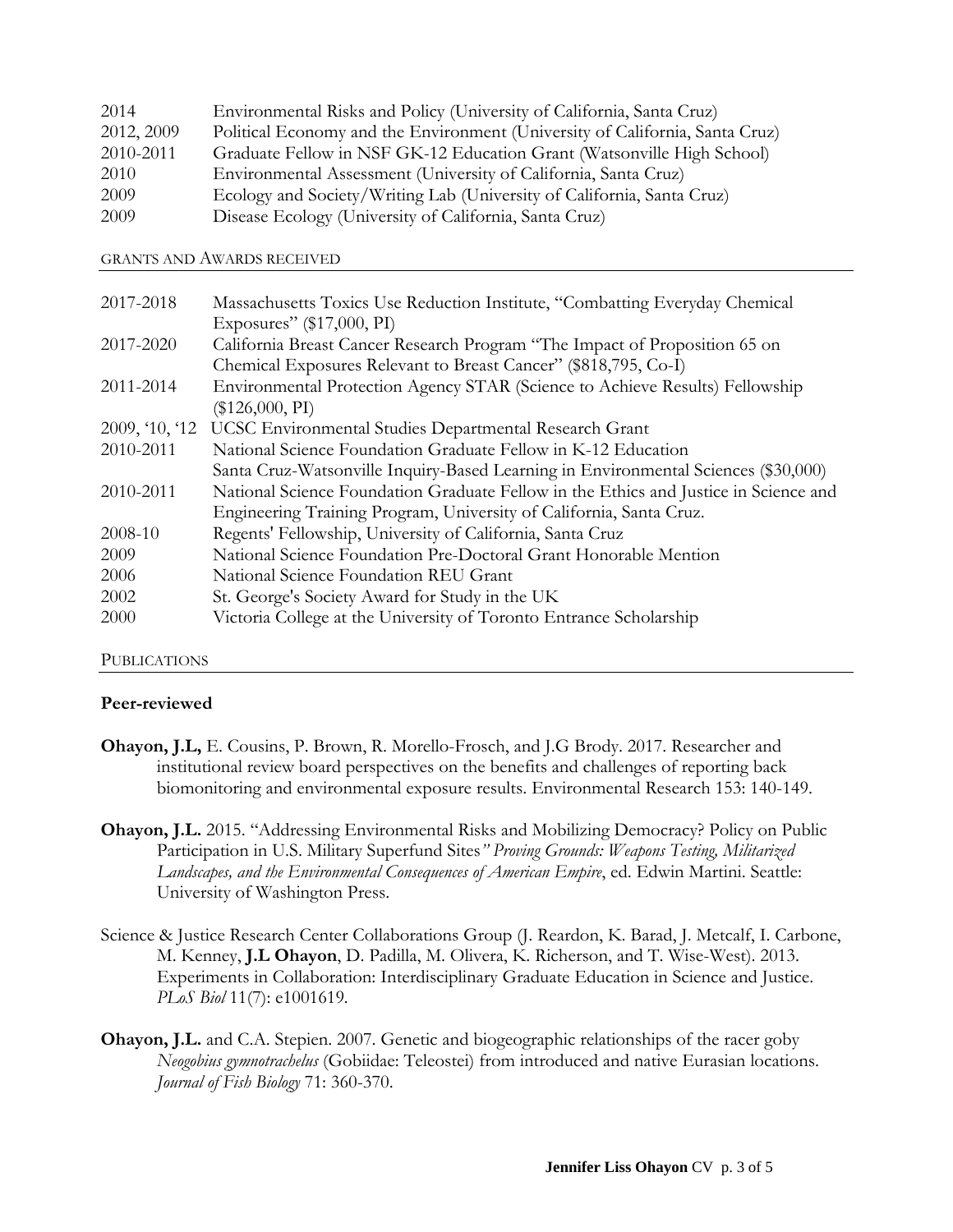## **Other publications**

- Sellers, C., L. Dillon, **J.L Ohayon**, N. Shapiro, M. Sullivan, C. Amoss, S. Bocking, P. Brown, V. De la Rosa, J. Harrison, S. Johns, K. Kulik, R. Lave, M. Murphy, L. Piper, L. Richter, S. Wylie, and Environmental Data & Governance Initiative. (2017, June 19). The EPA Under Siege. Retrieved from https://envirodatagov.org/publication/the-epa-under-siege
- Crandall, S.G, **J.L. Ohayon**, L.A. de Wit, J.E. Hammond, K.L. Melanson, M.M. Moritsch, R Davenport, P Quadri, D Ruiz, B Keitt, N Holmes, H.G. Packard, J Bury, G.S. Gilbert, I.M. Parker. In press. "Best Practices: Social Research Methods to Inform Biological Conservation." In Wildlife Conservation on Inhabited Islands. Ed. J. Russell. *Commonwealth Scientific and Industrial Research Organization (CSIRO).*
- CenTREAD Working Group **(**L. Reid, H. Briggs, S. Crandall, J. Eldon, C. Magdahl, **J. Ohayon**, E. Olimpi, D. Schweizer, G. Tadesse, and Y. Wang). Tropical Ecology by John Kricher. *Quarterly Review of Biology* 87: 380.
- **Ohayon, J.L.** 2012. "Environmental Remediation." P. Robbins, D. Mulvaney, and G. Golson, editors. Green Technology. Sage Publications, Thousand Oaks, California.
- **Ohayon, J.L.** 2012. "Desalination Plants". P. Robbins, D. Mulvaney, G. Golson, editors. Green Technology. Sage Publications, Thousand Oaks, California.
- **Ohayon, J.L**. 2010. "Bogotá, Colombia." P. Robbins, N. Cohen, editors. Green Cities. Sage Publications, Thousand Oaks, California**.**

#### PRESENTATIONS

- **Ohayon, J.L.** Community-Scientist Partnerships: Bridging the Gap Between Communities and Science. February 16-20 2017, American Association for the Advancement of Science. Boston, MA. [workshop facilitator; session led by Union of Concerned Scientists]
- **Ohayon, J.L.** Reporting-back results of exposures to environmental contaminants to study participants. April 5-9 2016, Association of American Geographers, San Francisco, CA.
- **Ohayon, J.L.** The (Temporal) Scales of Justice: Superfund Policy and Limitations in Addressing the Past Effects of Exposure. June 24-27 2015, Association for Environmental Studies and Sciences, San Diego, California.
- **Ohayon, J.L.** Military Fallout: Data Uncertainty and the Policy Response to Environmental Health Problems. August 20-23 2014, Society for Social Studies of Science, Buenos Aires, Argentina.
- **Ohayon, J.L.** The Politics of Remediation: Public Participation in U.S. Military Site Superfund Cleanups. April 8-12 2014, Association of American Geographers, Tampa, Florida.
- **Ohayon, J.L.** Former Military Lands, New Sites of Battle: Prospects for Environmental